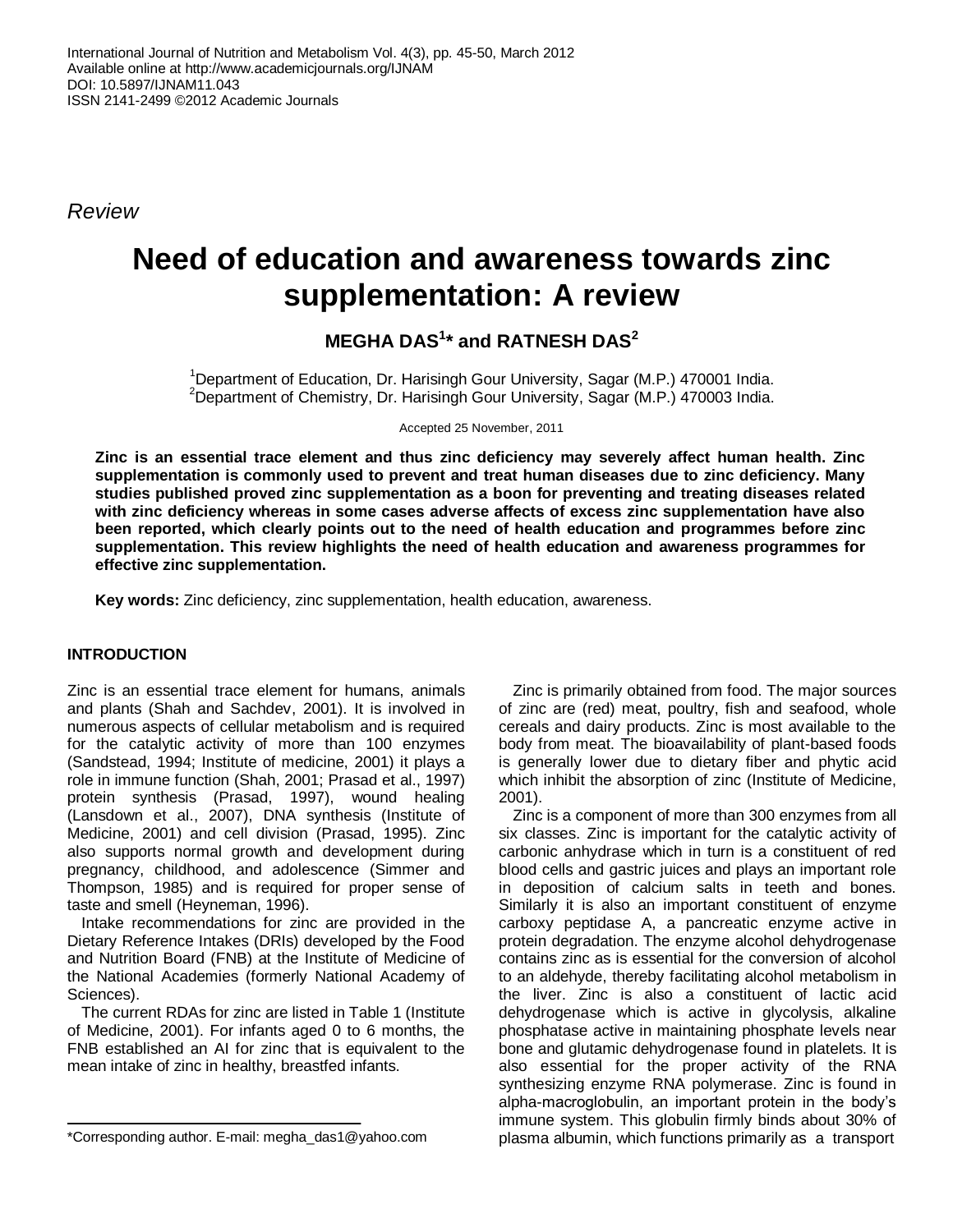protein. Thus zinc plays an important role in biological functioning of body and its deficiency affects human health a lot (Zinc-mineral, 2004)

Deficiency of zinc leads to a retardation of growth and development of growth and development in children, retarded genital development and hypogonadism, dermatitis and delayed wound healing, alopecia, poor pregnancy outcomes and teratology, and decreased immune function with a resulting increased susceptibility to infections (Maret and Sandstead, 2006). Zinc deficiency places children in many low income countries at an increased risk of illness and deaths from infectious diseases. Mild to moderate zinc deficiency may be common in developing world but the public health importance of this degree of zinc deficiency is not well defined as yet more than 400,000 children die each year due to zinc deficiency (Shah and Sachdev, 2001). Current estimates of the risk of zinc deficiency indicate that approximately one third of the world"s population live in countries where the risk of zinc deficiency is high (WHO Report, 2007). Due to wide prevalence of zinc deficiency and the multitude of zinc"s essential biological functions nutritional correction of zinc deficiency may have a significant impact on different aspects of human health. Following this rationale, over the years several hundred zinc supplementation studies have conducted, investigating the effects of nutritional zinc supple-mentation on different diseases, often with contradictory results, which points out the need for health education and awareness for community members before such zinc supplementation programmes.

This review aims to summarize various zinc supplementation studies mainly for immune function disorders in children, elderly and adults, and to illustrate the need for health education and awareness programmes for community members to gain effective results of zinc supplementation.

## **Zinc supplementation for disease prevention**

## *Immune function*

Severe zinc deficiency depresses immune function (Prasad, 1998), and even mild to moderate degrees of zinc deficiency can impair macrophage and neutrophil functions, natural killer cell activity, and complement activity (Rink and Gabriel, 2000). The body requires zinc to develop and activate T-lymphocytes (Sandstead, 1994; Beck et al., 1997). The immunological consequences of zinc deficiency may be responsible for decreased cell mediated immune functions and inflammatory reactions in zinc deficient subjects. Zinc influence immunity, tissue regeneration and promote protein synthesis. The effect of zinc deficiency on the immune response was studied in an experimental model of human recently (Prasad, 2000). Zinc deficiency causes imbalance between  $TH_1$  and  $TH<sub>2</sub>$  functions and the production of INFg, IL-2 and TNFa

(products of TH cells) are decreased (Prasad, 2000; 1998). Zinc supplementation increases IL-2 and INFg production. As a result of zinc deficiency, the ratio of CD4<sup>+</sup> CD45RA<sup>+</sup> to CD4<sup>+</sup>CD45RO<sup>+</sup> was decreased suggesting that zinc may be required for the new  $CD4^+$  T cells. Zinc deficiency caused decreased serum thymulin activity, which could be restored by zinc supplementation (Prasad, 1998). Zinc deficiency also decreased the percentage of CD8<sup>+</sup> CD73<sup>+</sup> T cells those are the precursor cells of cytotoxic T cells. IL-1b is involved in the zinc deficiency induced mucosal damage. Intestinal cell proliferation was also reduced by zinc deficiency.

The adverse effects of zinc deficiency on the immune system function are likely to increase the susceptibility of children to infectious diarrhea; persistent diarrhea contributes to zinc deficiency and malnutrition.

# **In children**

## *Diarrhea*

The adverse effects of zinc deficiency on immune system function are likely to increase the susceptibility of children to infectious diarrhea; persistent diarrhea contributes to zinc deficiency and malnutrition.

There is strong evidence to support role of zinc supplementation in diarrhea morbidity and mortality reduction. A study from India identified a 68% reduction in mortality in small-for-gestational-age term infants that were supplemented with zinc from 1 to 9 months of age (Bhutta et al., 1999). In addition, results from a pooled analysis of randomized controlled trials of zinc supplementation in developing countries suggest that zinc helps reduce the duration and severity of diarrhea in zincdeficient or otherwise malnourished children (Black, 1998). Similar findings were reported in a meta-analysis published in 2008 and a 2007 review of zinc supplementation for preventing and treating diarrhea (Fisher Walker and Black, 2007; Lukacik et al., 2008). The effects of zinc supplementation on diarrhea in children with adequate zinc status, such as most children in the United States, are not clear. Studies show that poor, malnourished children in India, Africa, South America, and Southeast Asia experience shorter courses of infectious diarrhea after taking zinc supplements (Black, 2003). The children in these studies received 4–40 mg of zinc a day in the form of zinc acetate, zinc gluconate, or zinc sulfate (Black, 2003). The World Health Organization and UNICEF now recommend short-term zinc supplementation (20 mg of zinc per day, or 10 mg for infants under 6 months, for 10–14 days) to treat acute childhood diarrhea (WHO Report, 2004).

# *Wound healing*

Zinc helps to maintain the integrity of skin and mucosa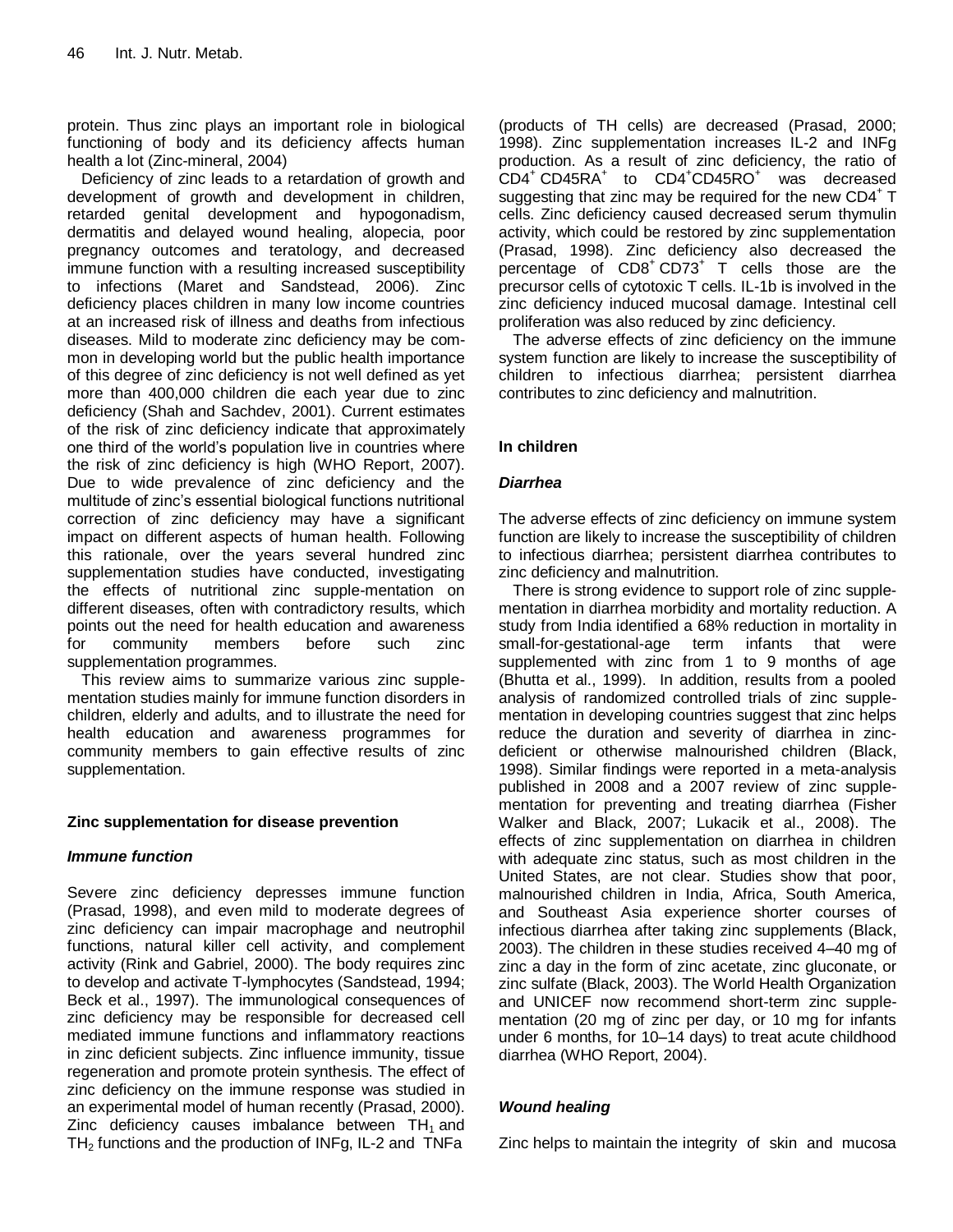| Age           | <b>Male</b>      | Female           | <b>Pregnancy</b> | Lactation        |
|---------------|------------------|------------------|------------------|------------------|
| 0–6 months    | $2 \text{ mg}^*$ | $2 \text{ mg}^*$ |                  |                  |
| 7–12 months   | 3 <sub>mg</sub>  | 3 mg             |                  |                  |
| $1-3$ years   | 3 <sub>mg</sub>  | 3 mg             |                  |                  |
| 4-8 years     | 5 <sub>mg</sub>  | 5 <sub>mg</sub>  |                  |                  |
| 9-13 years    | 8 mg             | 8 mg             |                  |                  |
| $14-18$ years | 11 $mg$          | 9 mg             | $12 \text{ mg}$  | $13 \mathrm{mg}$ |
| $19 + years$  | 11 $mg$          | 8 mg             | 11 mg            | $12 \, mg$       |

**Table 1.** Recommended dietary allowances (RDAs) for Zinc (Institute of Medicine, 2001).

\*Adequate Intake (AI).

membranes (Anderson, 1995). Patients with chronic leg ulcers have abnormal zinc metabolism and low serum zinc levels (Wilkinson and Hawke, 1998), and clinicians frequently treat skin ulcers with zinc supplements (Lansdown et al., 2007). The authors of a systematic review concluded that zinc sulfate might be effective for treating leg ulcers in some patients who have low serum zinc levels (Wilkinson and Hawke, 1998, 2000).

#### *The common cold*

One disease for which the use of zinc has been extensively investigated is the common cold, and the results have already been summarized in detail elsewhere (Hulisz, 2004). These results are contradictory to some extent and design and sample size of several studies has been criticized.

Overall, it can be concluded that zinc is effective in shortening the duration of the common cold, but only if it is administered no later than 24 h within the onset of the symptoms (Hulisz, 2004). The mechanism by which zinc acts against the common cold is still not completely understood. It has been found that zinc inhibits the rhinovirus 3C protease, and hereby viral replication, but this effect was only observed in vitro and not in vivo (Turner, 2001). Also discussed is an interference of zinc with the binding of the rhinovirus to its cellular receptor, the adhesion molecule ICAM-1, or an interaction of zinc with host immune function (Hulisz, 2004).

## *Pneumonia*

Zinc supplementation may also reduce the incidence of lower respiratory infections, such as inflammation of the lungs ("pneumonia"). A growing body of research highlights the importance of zinc to child survival and to specifically reducing deaths from pneumonia. Zinc intake helps reduce the incidence of pneumonia and the severity of the disease. Specifically, research has shown that zinc intake during the acute phase of severe pneumonia decreased the duration and severity of

pneumonia and reduced treatment failure rates when compared with a placebo intervention (Unicef/WHO, 2006).

A pooled analysis of a number of studies in developing countries demonstrated a substantial reduction in the total number of cases of pneumonia in children supplemented with zinc (Bhutta et al., 1999) A meta-analysis found that zinc supplementation reduced the incidence but not duration of pneumonia or respiratory tract illnesses in children less than five years of age (Aggarwal et al., 2007).

## *Malaria*

Some studies have indicated that zinc supplementation may reduce the incidence of clinical attacks of malaria in children (Black, 2003). A [randomized controlled trial](http://www.nutri-facts.org/rgmoodalbox-tmpl.98+M5bd9bd07748.0.html) in preschool-aged children in Papua New Guinea found that zinc supplementation reduced the frequency of health center attendance due to malaria by 38% (Shankar, 2000). Additionally, the number of malaria episodes accompanied by high blood levels of the malaria-causing parasite was reduced by 68%, suggesting that zinc supplementation may be of benefit in preventing more severe episodes of malaria.

However, a 6-month trial in more than 700 West African children did not find the frequency or severity of malaria episodes (Muller et al., 2001). Additionally, a randomized controlled trial in over 42,000 children aged one to 48 months found that zinc supplementation did not significantly reduce mortality associated with malaria and other infections (Sazawal et al., 2007).

Due to conflicting reports, it is not yet clear whether zinc supplementation can be used in treating childhood malaria.

#### **In elderly and adults**

Age-related declines in immune function have been associated with the vulnerability of the elderly to mild zinc deficiency. However, the results of zinc supplementation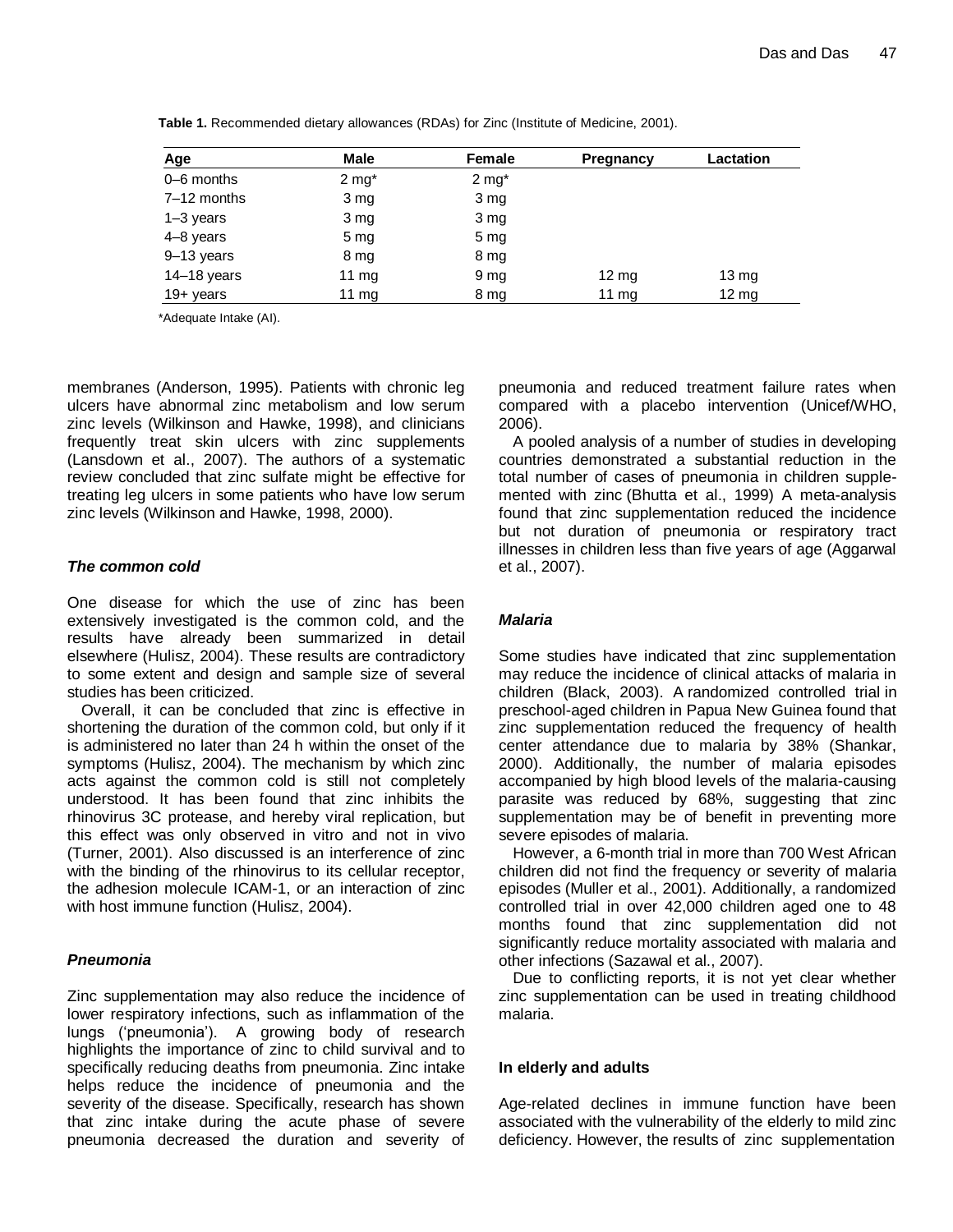trials on immune function in the elderly have been mixed.

In [randomized controlled trials,](http://www.nutri-facts.org/rgmoodalbox-tmpl.98+M5bd9bd07748.0.html) certain aspects of immune function (e.g., increased levels of immune cells) in men and women over 65 years of age have been found to improve with zinc supplementation (Salgueiro et al., 1998; Fortes et al., 1998).

However, other studies have reported that zinc supplementation does not improve parameters of immune function, indicating that more research is required before any recommendations can be made regarding zinc and immune system response in the elderly.

# *Pregnancy complications*

Poor maternal zinc nutritional status has been associated with a number of adverse outcomes of pregnancy, including low birth weight, premature delivery, labor and delivery complications, and anomalies in developing fetuses (Prasad, 1979). Association of maternal zinc deficiency with adverse pregnancy outcome is still an unresolved issue (Goldengerg et al., 1995).

Observational studies in human populations have produced strong associations between a poor maternal zinc status and various indicators of a poor pregnancy outcome but supplementation trials have not produced strong or even consistent results (Caulfield et al., 1998). Antenatal zinc supplementation did not improve birth outcome in Bangladeshi urban poor. Positive results were observed only in subgroups of the pregnant population in some studies (Goldenberg et al., 1995).

A review of 17 randomized controlled trials found that zinc supplementation during pregnancy was associated with a 14% reduction in premature deliveries; the lower incidence of preterm births was observed mainly in lowincome women (Mahomed et al., 2007).

# *HIV/AIDS*

Zinc is of particular importance for the development of T cells (Fraker and King, 2004; Wellinghausen et al., 1997). Hence, it seems reasonable to use it as a supporting therapeutic intervention for patients with HIV/AIDS. Studies show that short term supplementation of a relatively small group of five patients led to an improvement of immune function, with an increase in the number of activated (HLA-DR positive) T cells, augmented lymphocyte transformation by phytohaemagglutinin and concanavalin A, and increased phagocytosis by polymorphonuclear neutrophils (Zazzo et al., 1989). This was supported by another study which described an increase in the number of T helper cells and a protective effect against infections with Pneumocystis carinii and Candida (Mocchegianie et al., 1995). It has been shown that zinc deficiency is prevalent among HIV infected persons, especially in malnourished patients or users of

illicit drugs (Baum et al., 2000, 2003). However, it can not be generalized that patients with AIDS are zinc deficient, since antiretroviral therapy can normalize the zinc status (Rousseau et al., 2000). A recent study has addressed the safety of zinc supplementation, using a moderate dose of 10 mg elemental zinc per day and the authors came to the conclusion that zinc supplementation has no adverse effects (Bobat et al., 2005). However, it was performed in HIV-infected South African children, a population with high prevalence of malnutrition and limited access to medication. Although the zinc status of the children has not been determined, it can be assumed that many of them were zinc deficient (Bobat et al., 2005; Green et al., 2006). Moderate supplementation to zincdeficient patients can help stabilize their immune system; supplementation to zinc-sufficient ones may accelerate disease progression and increase mortality.

# **Health risks and zinc supplementations**

Zinc supplementation at physiological doses is considered to be safe, although there are potential sideeffects that need to be considered. The FNB has established Upper Intake Levels (UL) for zinc (Table 2). Long-term intakes above the UL increase the risk of adverse health effects (Institute of Medicine 2001).

Moderate doses of zinc supplements can give a metallic flavour and induce nausea and vomiting. These symptoms, however, have not been reported as significant side-effects in clinical trials that used shortterm supplementation for the prevention or treatment of acute diarrhea or respiratory infections. Large oral doses of zinc can interfere with copper bio-availability as they compete for absorption, and clinical signs of immune dysfunction have been reported with daily doses in excess of 150 mg. In addition, a small, randomized clinical trial of 141 severely malnourished children in Bangladesh reported that children receiving 6 mg/kg of zinc for 15 days had a higher mortality than children receiving lower doses. In addition, in poorly ventilated mining industries and during galvanization of iron, welding and manufacture of brass, zinc in the air can reach toxic levels, posing a significant health risk to workers chronically exposed. Finally, a recent large study in the USA reported that men who consumed 100 mg/day had an increased risk of advanced prostate cancer. These findings were observed only in patients receiving high-dose supplements and chronic zinc deficiency has also been associated with an increased risk of prostate cancer. Elderly patients in the United States are currently recommended to consume moderate amounts of zinc as a preventive measure against age-related macular degeneration and prostate cancer. It is therefore prudent to recommend that further studies should use zinc supplementation at low to moderate doses and within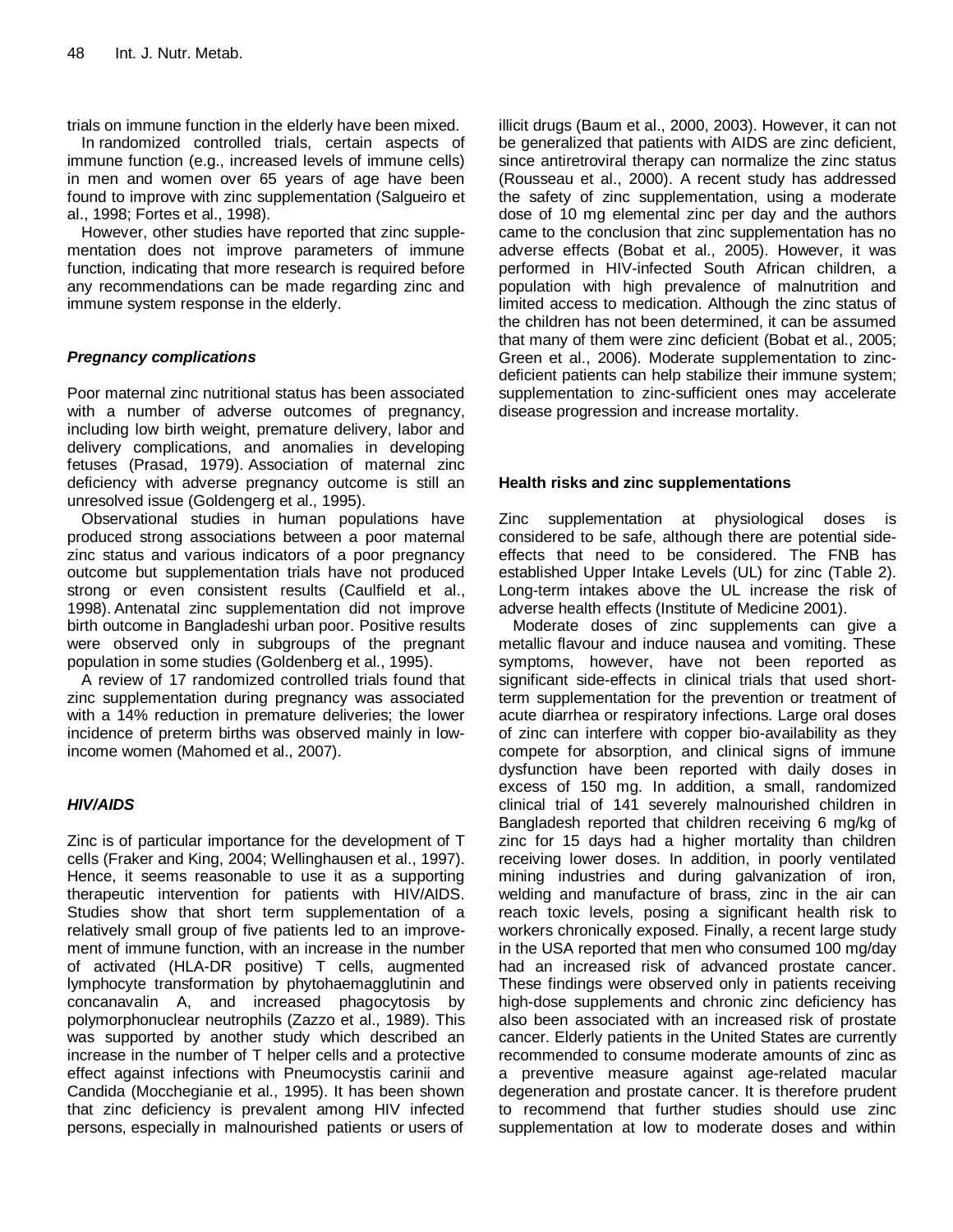| Age          | <b>Male</b>     | Female           | <b>Pregnant</b> | Lactating |
|--------------|-----------------|------------------|-----------------|-----------|
| 0-6 months   | 4 mg            | 4 mg             |                 |           |
| 7-12 months  | 5 <sub>mg</sub> | 5 <sub>mg</sub>  |                 |           |
| 1-3 years    | 7 mg            | 7 mg             |                 |           |
| 4-8 years    | $12 \text{ mg}$ | $12 \text{ mg}$  |                 |           |
| 9-13 years   | $23 \text{ mg}$ | $23 \mathrm{mg}$ |                 |           |
| 14-18 years  | 34 mg           | 34 mg            | 34 mg           | 34 mg     |
| $19 + years$ | 40 mg           | $40 \mathrm{mg}$ | 40 mg           | 40 mg     |

**Table 2.** Tolerable upper intake levels (ULs) for Zinc (Institute of Medicine, 2001).

physiological ranges (Luis et al., 2005). Two nutritional studies showed that increased intake of zinc in HIV-1 infected patients led to an augmented risk for the progression to AIDS (Tang et al., 1993) and lower survival (Tang et al., 1996). In the quartile of patients with the highest total daily zinc intake (>20 mg/day) combined from food and supplements, the risk for progression to AIDS and poorer survival was doubled compared to the quartile with the lowest intake of zinc (<11.6 mg/day) (Tang et al., 1993, 1996).

#### **Health education and zinc supplementation**

Health Education is to impart basic knowledge to people aware of all the aspects of keeping good health by avoiding diseases. Health Education is necessary for ensuring a good personal health as well as community health. Due to the lack of awareness several people have lost there lives in Nepal about, 15,000 children die from diarrhea, just because they do not have [zinc](http://en.wikipedia.org/wiki/Zinc) to treat it, "According to health workers on the ground, factors hindering zinc coverage include inadequate supply of zinc tablets; weak logistical management; low awareness regarding zinc and its availability within the community; and inadequate understanding of the treatment among health service providers." UNICEF is currently working to conduct a strategic review of Nepal"s zinc program and to increase public awareness of how this critical mineral can save lives (Nepal-Zinc Supplements, 2001).

The various elements of health education are knowledge of various nutrients present in various food materials, of making balanced diet from foods available, of the causes of various common diseases, of how various diseases spread, of the prevention measures for various diseases, of vaccines available for immunizing children, of the causes of environmental pollution, and of methods to protect environment from pollution.

Before imparting zinc supplementation programme to community members it is necessary to make them aware of various aspects of zinc, its recommended values as well as its dietary sources etc. through health education programmes. So that the community after gaining knowledge about this vital nutrient, may become attitudinal to its balanced consumption, and remain healthy.

## **Conclusions**

1. Zinc supplementation has the potential to improve child survival.

2. Research to map out prevalence of zinc deficiency should be encouraged further.

3. Education programmes should be promoted before zinc supplementation programs at community levels for effective results.

4. People should be educated through media towards zinc deficiency and other micronutrient deficiencies and their preventive measures by appropriate dietary intake.

#### **REFERENCES**

Anderson I (1995). Zinc as an aid to healing. Nurs Times, 91(68): 70.

- Aggarwal R, Sentz J, Miller MA (2007). Role of zinc administration in prevention of childhood diarrhea and respiratory illnesses: a metaanalysis. Pediatrics, 119(6):1120–1130
- Baum MK. Campa A, Lai S, Lai H, Page JB (2003). Zinc status in human immunodeficiency virus type 1 infection and illicit drug use. Clin. Infect. Dis., 37: S117–S123.
- Baum MK, Shor-Posner G, Campa A (2000). Zinc status in human immunodeficiency virus infection, 130:1421S-1423S.
- Bhutta ZA, Black RE, Brown KH, Gardner JM, Gore S, and Hidayat A (1999). Prevention of diarrhea and pneumonia by zinc supplementation in children in developing countries: pooled analysis of randomized controlled trials. Zinc Investigators" Collaborative Group. J. Pediatr., 135: 689-97
- Black MM (1998). Zinc deficiency and child development. Am. J. Clin. Nutr., 68(2 Suppl):464S–469S
- Black RE (2003). Zinc deficiency, infectious disease and mortality in the developing world. J. Nutr. 133:1485S-9S.
- Black RE (1998) Therapeutic and preventive effects of zinc on serious childhood infectious diseases in developing countries. Am. J. Clin. Nutr., 68(2 Suppl):476S–479S
- Bobat R, Coovadia H, Stephen C, Naidoo KL, McKerrow N, Black RE, Moss WJ (2005). Safety and efficacy of zinc supplementation for children with HIV-1 infection in South Africa: a randomized doubleblind placebo-controlled trial. Lancet, 366:1862-1867.
- Caulfield LE, Zavaleta N, Shankar AH, Merialdi M (1998). Potential contribution of maternal zinc supplementation during pregnancy to maternal and child survival. Am. J. Clin. Nutr., 68: 499S-508S.
- Fisher Walker CL, Black RE (2007). Micronutrients and diarrheal disease. Clin Infect Dis., 45 (1 Suppl):S73-7.
- Fortes C, Forastiere F, Agabiti N (1998). The effect of zinc and vitamin